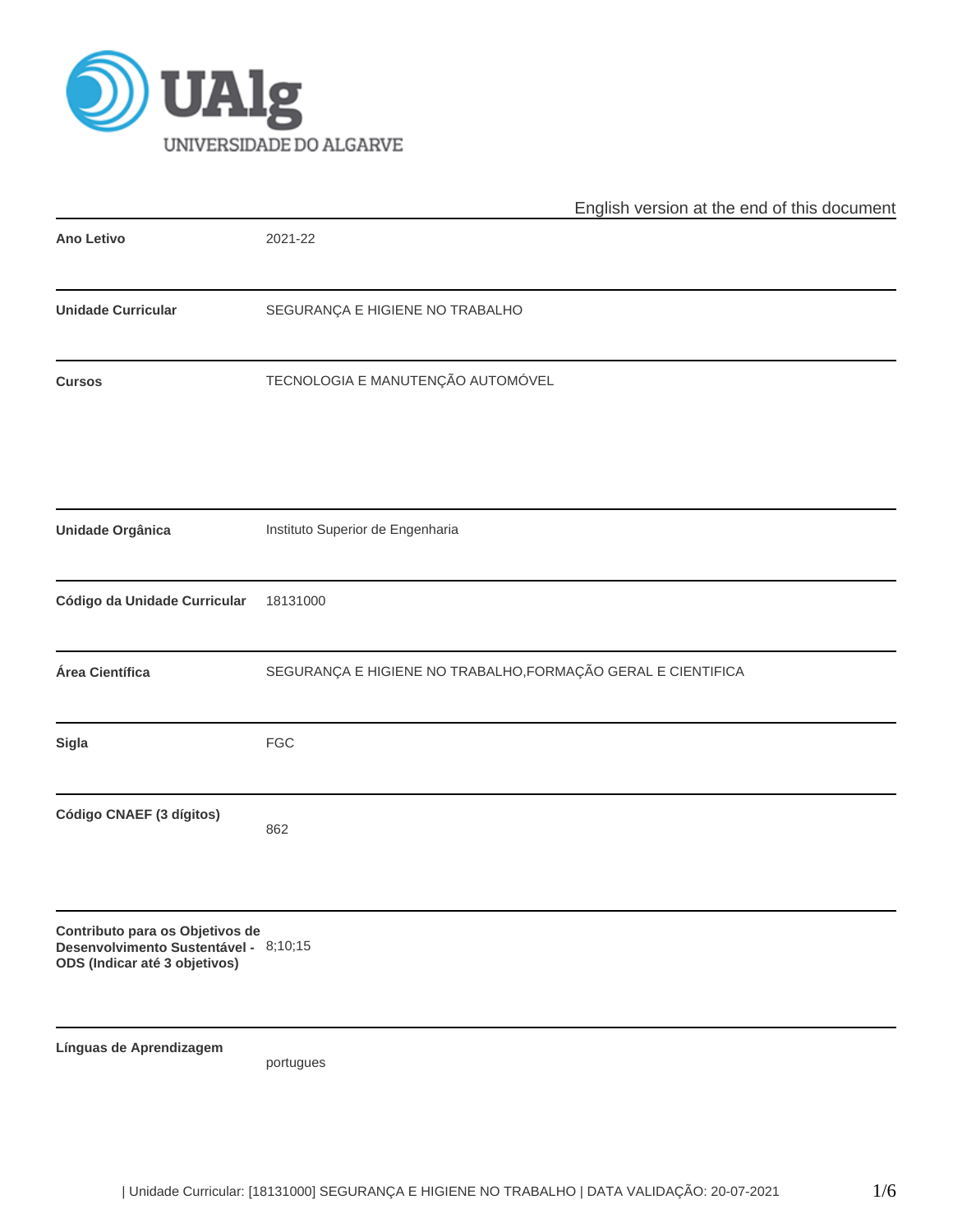

**Modalidade de ensino**

aulas presenciais

**Docente Responsável** Jean Pierre Patrício Gonçalves

| <b>DOCENTE</b>                 | <b>TIPO DE AULA</b> | <b>TURMAS</b> | <b>TOTAL HORAS DE CONTACTO (*)</b> |  |  |
|--------------------------------|---------------------|---------------|------------------------------------|--|--|
| Jean Pierre Patrício Goncalves |                     | TD1           |                                    |  |  |

\* Para turmas lecionadas conjuntamente, apenas é contabilizada a carga horária de uma delas.

| <b>ANO</b> | <b>PERIODO DE FUNCIONAMENTO*</b> | <b>HORAS DE CONTACTO</b> | <b>HORAS TOTAIS DE TRABALHO</b> | <b>ECTS</b> |
|------------|----------------------------------|--------------------------|---------------------------------|-------------|
|            | ∩∩<br>ےت                         | 45TP                     | 100                             |             |

\* A-Anual;S-Semestral;Q-Quadrimestral;T-Trimestral

# **Precedências**

Sem precedências

### **Conhecimentos Prévios recomendados**

não tem pré requisitos

# **Objetivos de aprendizagem (conhecimentos, aptidões e competências)**

Conhecer a legislação geral de trabalho, com especial destaque para os deveres e direitos de empregadores e trabalhadores, bem como das exigências de SHST, nos locais de trabalho.

Perceber, em sentido lato, os conceitos de Higiene e Segurança no Trabalho e os requisitos da sua implementação prática, incluindo análise de riscos, prevenção, proteção, equipamentos de proteção e organização da segurança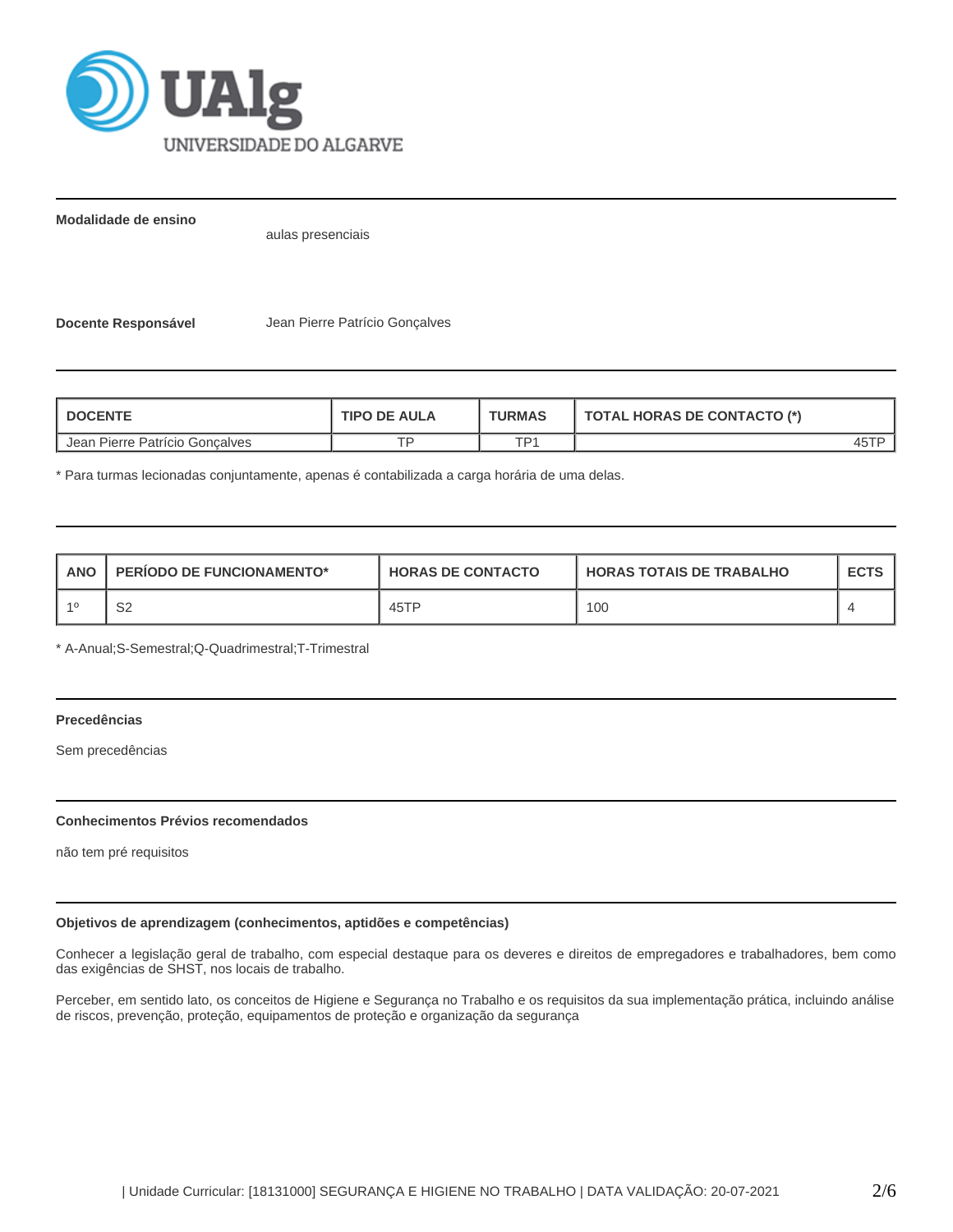

#### **Conteúdos programáticos**

Modulo 1 ? Legislação e Regulamentação

? Análise e apresentação da Legislação de Trabalho e Código do Trabalho;

? Análise e apresentação de Legislação sobre Condições de Higiene e Segurança dos Locais de Trabalho;

? Regulamentos de Segurança Contra Incêndio.

Modulo 2 ? Higiene e Segurança no Trabalho

? Conceitos;

? Análise de riscos;

- ? Sistemas de prevenção e proteção;
- Modulo 3 ? Organização da Segurança
- ? Plano de Prevenção;
- ? Plano de Emergência Interna;
- ? Equipas e suas Funções

#### **Metodologias de ensino (avaliação incluída)**

A avaliação da UC será realizada através de provas teóricas individuais (teste ou exame) e trabalhos práticos realizados em grupo:

- Teste Global ou Exame de época normal ou Exame de época de recurso com nota mínima de 10 valores (60%);

- 2 a 3 Trabalhos práticos (40%);

O aluno será aprovado se a média das classificações obtidas na época normal ou na época de recurso for igual ou superior a 10 valores.

# **Bibliografia principal**

CABRAL, F. e VEIGA, R. (2001); Higiene, Segurança, Saúde e Prevenção de Acidentes de Trabalho, Verlag Dashöfer, Lx

CASTRO, A. e TARRINHO, A. (2001); Segurança, Higiene e Saúde no Trabalho ? Compilação de Legislação, Ed. Rei dos Livros, Lx

Dec.Lei\_220\_2008 RJ\_SCIES

IDICT (1997); Serviço de Prevenção das Empresas: Livro Verde, IDICT, Lisboa

INTERNET: Organismos Públicos e privados de interesse na área. Estatísticas disponíveis

LEGISLAÇÃO EM VIGOR: Vária

MIGUEL, A. (1998); Manual de Higiene e Segurança no Trabalho, Porto Ed.

MIGUEL, A. (1997); Higiene e Segurança no Trabalho: Ruído, Incêndios e Iluminação, Porto Ed. Multimédia

OLIVEIRA, C. e MACEDO, C. (1996); Segurança Integrada, Comp. Seguros Bonança, Lx

Portaria 1532\_2008 RT\_SCIE

S. A. (1993); Regulamento Geral de Segurança e Higiene do Trabalho nos Estabelecimentos Industriais, Serviço de Informação Científica e Técnica (SICT), MESS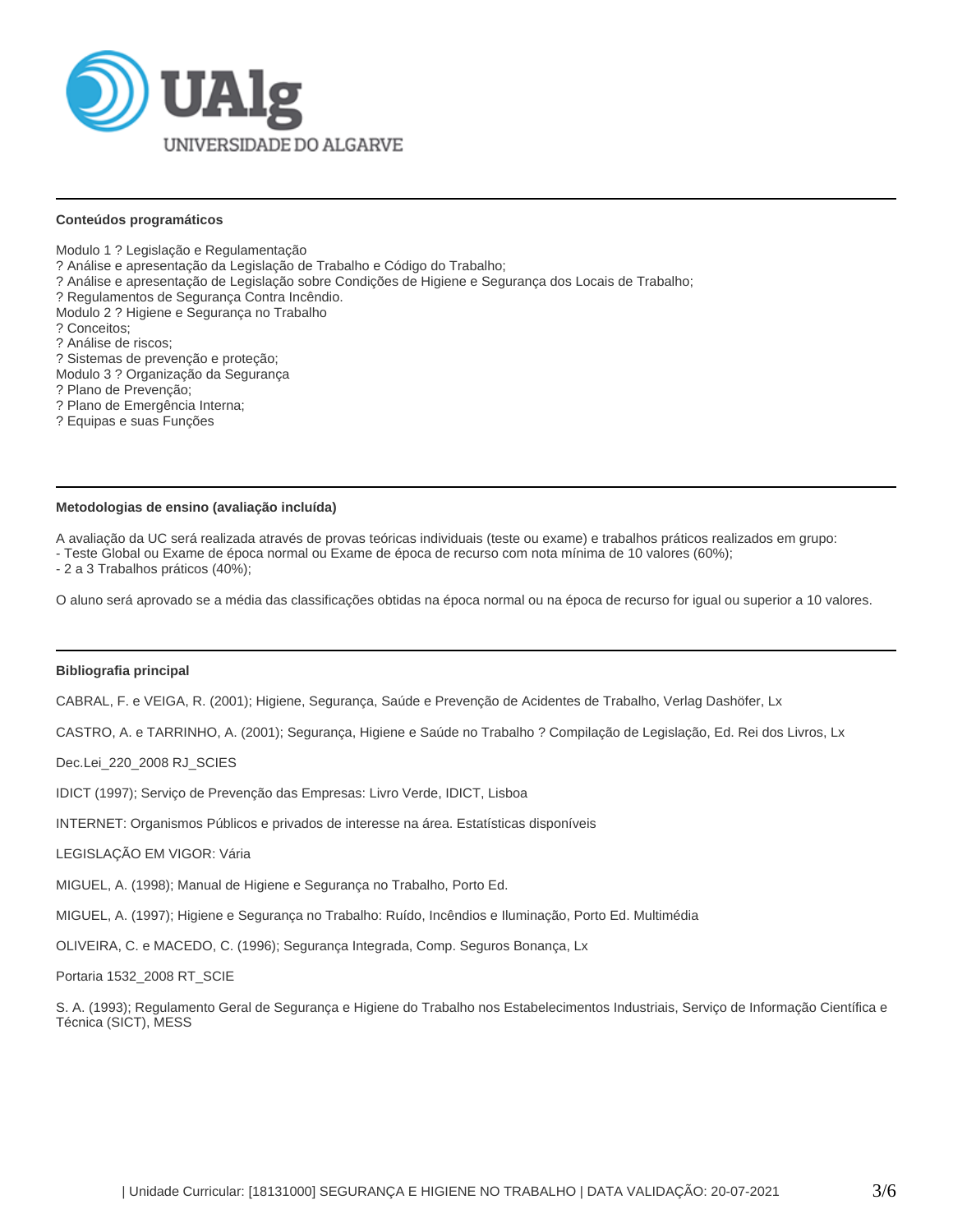

| <b>Academic Year</b>                                                 | 2021-22                               |  |  |  |  |
|----------------------------------------------------------------------|---------------------------------------|--|--|--|--|
|                                                                      |                                       |  |  |  |  |
| <b>Course unit</b>                                                   | SAFETY AND HYGIENE AT WORK            |  |  |  |  |
|                                                                      |                                       |  |  |  |  |
| <b>Courses</b>                                                       | AUTOMOTIVE TECHNOLOGY AND MAINTENANCE |  |  |  |  |
|                                                                      |                                       |  |  |  |  |
|                                                                      |                                       |  |  |  |  |
|                                                                      |                                       |  |  |  |  |
| <b>Faculty / School</b>                                              | INSTITUTE OF ENGINEERING              |  |  |  |  |
|                                                                      |                                       |  |  |  |  |
| <b>Main Scientific Area</b>                                          |                                       |  |  |  |  |
|                                                                      |                                       |  |  |  |  |
| Acronym                                                              |                                       |  |  |  |  |
|                                                                      |                                       |  |  |  |  |
| <b>CNAEF</b> code (3 digits)                                         |                                       |  |  |  |  |
|                                                                      | 862                                   |  |  |  |  |
|                                                                      |                                       |  |  |  |  |
|                                                                      |                                       |  |  |  |  |
| <b>Contribution to Sustainable</b><br><b>Development Goals - SGD</b> | 8;10;15                               |  |  |  |  |
| (Designate up to 3 objectives)                                       |                                       |  |  |  |  |
|                                                                      |                                       |  |  |  |  |
| Language of instruction                                              |                                       |  |  |  |  |
|                                                                      | portuguese                            |  |  |  |  |
|                                                                      |                                       |  |  |  |  |
|                                                                      |                                       |  |  |  |  |
| <b>Teaching/Learning modality</b>                                    |                                       |  |  |  |  |

classroom lessons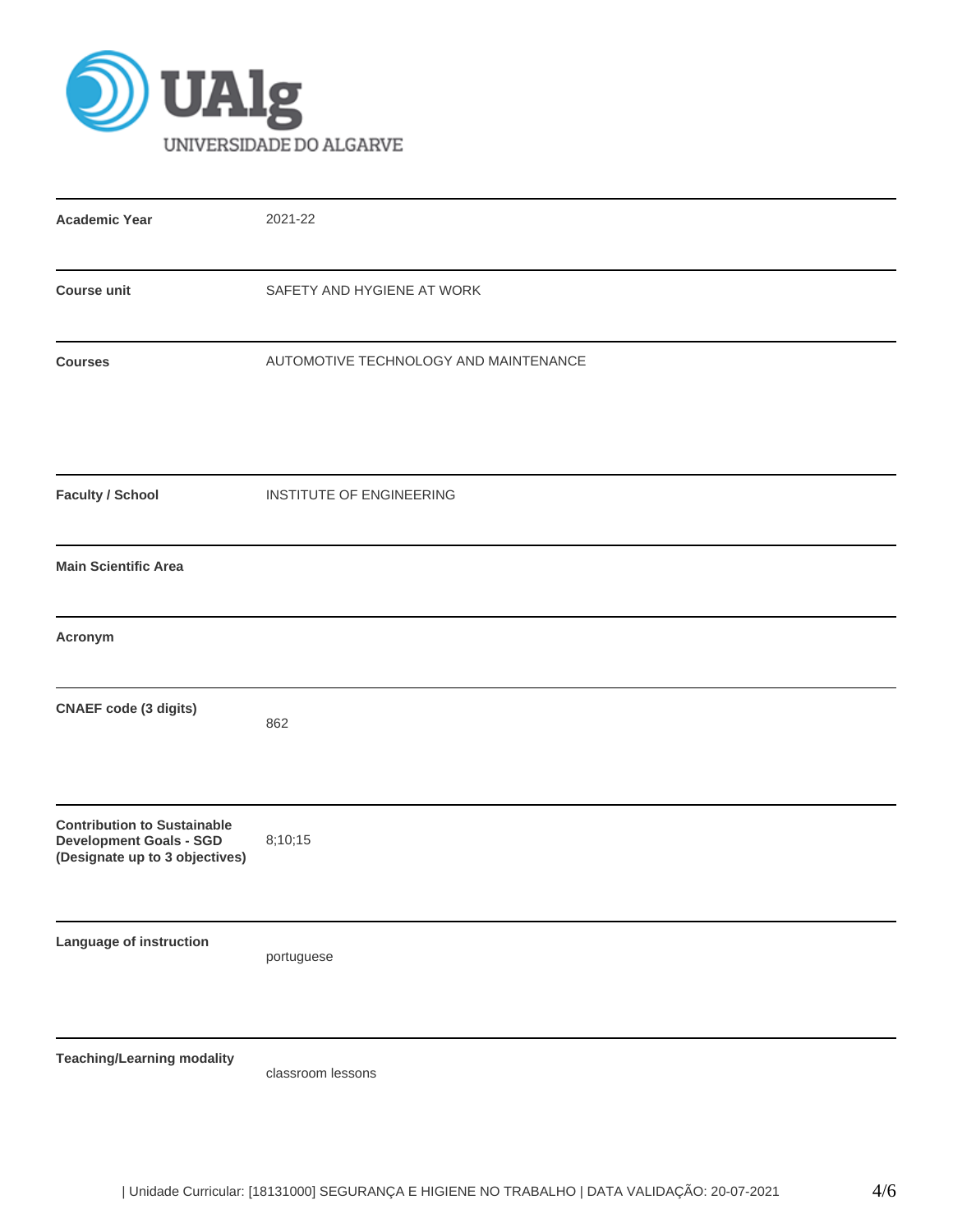

**Coordinating teacher** Jean Pierre Patrício Gonçalves

| <b>Teaching staff</b>          | Туре      | <b>Classes</b>  | Hours (*) |  |
|--------------------------------|-----------|-----------------|-----------|--|
| Jean Pierre Patrício Goncalves | <b>TD</b> | TD <sub>1</sub> | 45 I      |  |

\* For classes taught jointly, it is only accounted the workload of one.

| Cont |    | <b>TD</b> |    | <b>Trea</b> |    |    | <b>otal</b>   |
|------|----|-----------|----|-------------|----|----|---------------|
|      | IC |           | ШC | ΙЮ          | ШC | IЮ | <sub>00</sub> |

T - Theoretical; TP - Theoretical and practical ; PL - Practical and laboratorial; TC - Field Work; S - Seminar; E - Training; OT - Tutorial; O - Other

### **Pre-requisites**

no pre-requisites

### **Prior knowledge and skills**

It has no prerequisites

### **The students intended learning outcomes (knowledge, skills and competences)**

Know the general rules of work, with particular emphasis on the rights and duties of employers and workers, as well as the requirements of OHS in the workplace.

See, in the broad sense, Hygiene and Safety at Work of the concepts and requirements of its practical implementation, including risk analysis, prevention, protection, protective equipment and safety organization

# **Syllabus**

- Module 1 Legislation and Regulation
- ? Analysis and presentation of the Labour Law and Labour Code;
- ? Analysis and presentation of legislation on conditions of health and safety of workplaces;
- ? Safety Regulations Fire.

Module 2 - Health and Safety at Work

- ? Concepts;
- ? Risk analysis;
- ? Systems of prevention and protection;
- Module 3 Security Organization
- ? Prevention Plan;
- ? Internal Emergency Plan;
- ? Teams and their functions